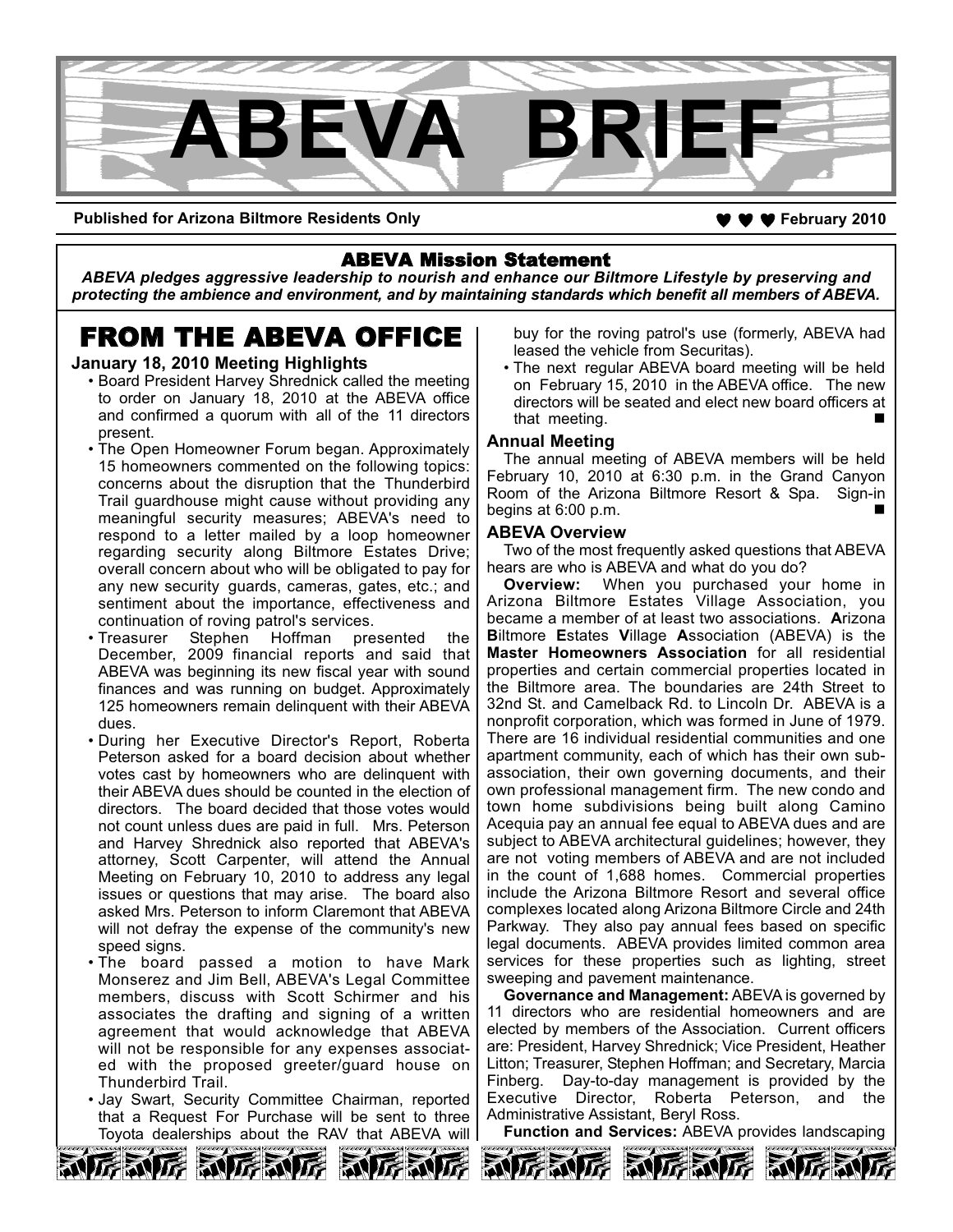

and paving maintenance for common areas located outside the various individual communities except for Thunderbird Trail from 24th Street to the resort entrance, which is the responsibility of the resort. A 24-hour roving security patrol serves all areas, including individual communities. This service is currently under contract with Securitas. ABEVA installed and maintains 71 lights on the common area roadways. Architectural and landscape control for all areas outside the individual communities is the responsibility of the Architectural & Landscape Committees of the Board of Directors. ABEVA is responsible for the enforcement of the rules and regulations established pursuant to provisions contained in the Declaration of Covenants, Conditions and Restrictions. There are 33 "grandfathered" properties located on the Thunderbird Trail and Biltmore Estates Drive that are exempt from control by ABEVA. Many of these homeowners make an annual voluntary contribution of dues, and ABEVA provides services to all 33 homeowners.

**Finances:** The primary source of revenue is annual assessments from each of the residential homeowners. The annual assessment is paid in advance at the beginning of each fiscal year. The current rate has been \$275 for the past five years, which covers operating expenses and additions to the reserve fund for future major repairs and capital improvements as provided by a Reserve Study. In addition, ABEVA receives annual assessments, which total approximately \$60,000 from various commercial properties to cover the cost of maintaining roadways north of the canal. Operating budgets are prepared annually by the Executive Director and board Treasurer as the basis for establishing annual assessment rates. The budget is reviewed by the Budget Committee of the board and then approved by the full board. Approval of the homeowners is not required. The sub-associations that fall under the ABEVA "umbrella" are:

- Biltmore Gates
- Taliverde
- Del Prado Apartments
- Meridian Village on the Lakes
- Biltmore Courts Biltmore Courts II/Vistas<br>• Colony Biltmore IV/Villas | Biltmore Greens 3-6
- Colony Biltmore IV/Villas I Biltmore Greens<br>• Heights of Biltmore Biltmore Shores
- Heights of Biltmore
- Biltmore Square Biltmore Villas II
- Biltmore Terrace The Cloisters
- Colony Biltmore/Colony Biltmore Greens

If you have any questions about ABEVA, please contact the ABEVA office or any ABEVA board member.

### *ARIZONA BILTMORE ESTATES*



### **Make Your Car Tough to Steal**

Most vehicle burglaries are committed without any force whatsoever, which means that burglars are finding unlocked doors and windows to gain access to your car. DON'T BE A TARGET!!







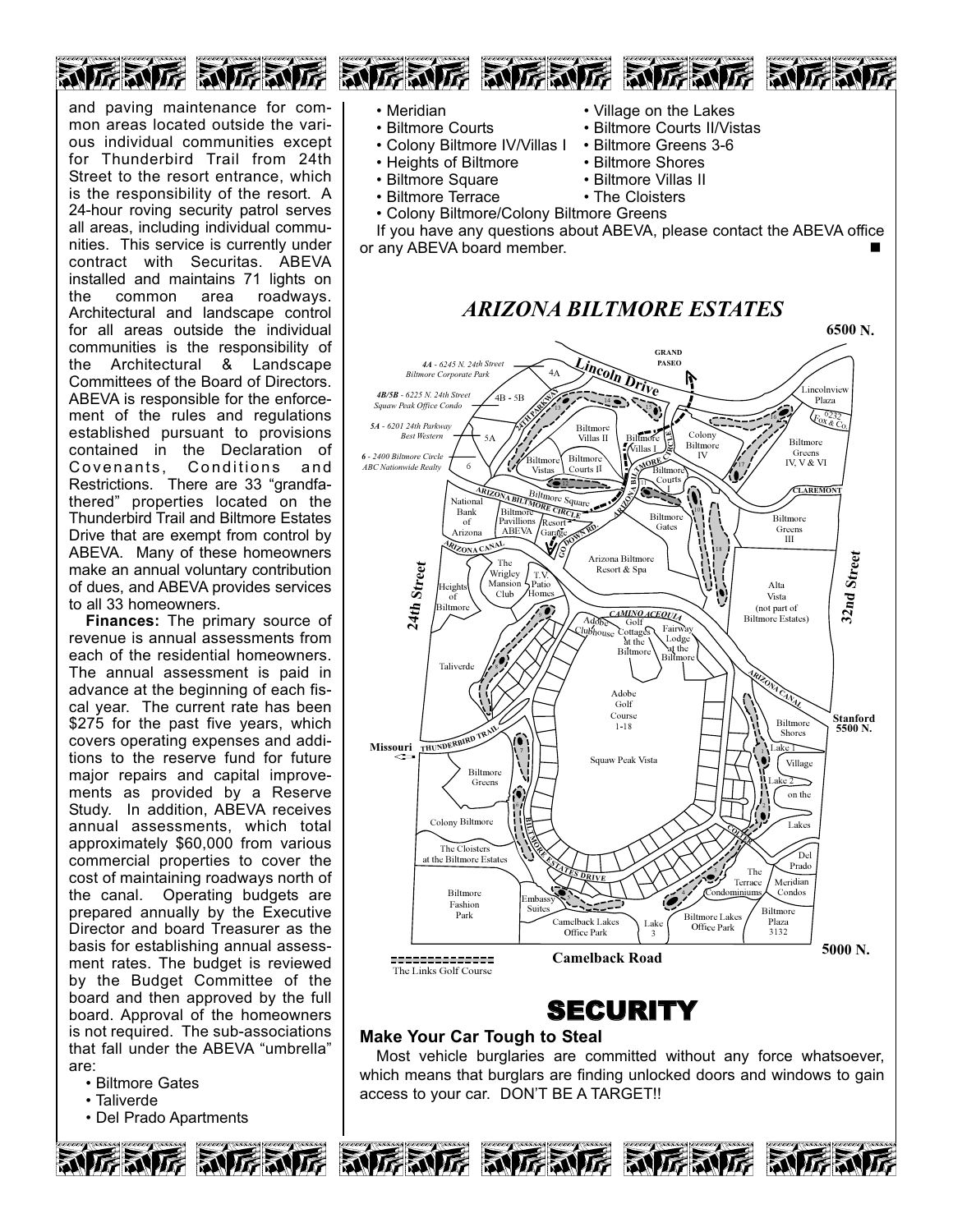# • Lock your car – half of all vehicles stolen are left unlocked.

• Take your keys – nearly 20% of all vehicles stolen have the keys in them.

厉威厉 动厉威厉 动厉威厉 动厉威厉 动厉威厉 动厉威

- Park in well-lighted areas car thefts occur at night more than half the time.
- Park in attended lots car thieves do not like witnesses.
- Don't leave your car running, even for a minute convenience stores, gas stations, and ATMs are common hunting grounds for thieves.
- Completely close your car windows.
- Do not leave valuables in plain view.
- Do not hide a spare key in the car the pros know where to look.
- Park with your wheels turned toward the curb.
- Always use your emergency brake when parking.
- If you have a garage, use it and when you do, lock both the vehicle and the garage door.
- Do NOT leave the title and registration in your vehicle. Keep the title at home and carry the registration in your wallet or purse.
- Register for the Watch Your Car Program (www.azwatchyourcar.com).
- Report suspicious activity to Phoenix Police Department at 602-262-6151 and ABEVA Roving Patrol at 602-369-4776.

The above tips are from Officer Jonathan McLachlan – Neighborhood Enforcement Team - Squaw Peak Precinct 602-495-5007.

Five vehicles in Terraces and Meridian were broken into on January 18th or 19th. Four were reportedly UNLOCKED and were CRIMES OF OPPORTUNITY.

# **MONTHLY PATROL RECAP**

The ABEVA Roving Patrol, the community's eyes and ears, operates 24/7 throughout the entire community. For December, the patrol reported 327 calls or incidents.

Alarm calls 18; assaults 0; burglaries 0; suspicious persons 8; vehicle trespass 15; disturbances 18; miscellaneous 61; neighbor disturbances 10; fire truck on site 17; medical emergency/ambulance 12; property damage 2; police involved 8; process servers 0; sleeping guards 0; property theft 0; theft of vehicle 0; pool backwashing 0; traffic/parking violations 32; water/gas leaks 38; window/gate open 24; garage doors open 2; pool gates open 62.

For the month of December, the Roving Patrol drove a total of 55,060 miles. -

# MEETINGS & LUNCHEONS

# **Camelback East Village Planning Committee**

The next meeting is scheduled for Tuesday, February 2nd at 6:00 p.m. at the Devonshire Senior Center, located at 2802 E. Devonshire (one block north of Indian School Road). The meetings are open to the general public. For additional information, please call Marc Thornton, Camelback East Village Planner, at 602- 261-8701, or visit the website at www.phoenix.gov/PUBMEETC∕indxhtml.html. ■

# **General Plan Update**

The City of Phoenix continues to host open hearings on the update of the Phoenix General Plan as mandated by state statute. These meetings are an opportunity for individual citizens to voice their opinion of planning principles and directions enumerated in the General Plan.

Everyone with an interest in the planning process is encouraged to attend. The meetings will be held following the CEVPC meetings, no earlier than 6:30 p.m., on Tuesday, February 2nd and Tuesday, March 2nd, at the Devonshire Senior Center.

# **Biltmore Area Partnership**



The next Biltmore Area Partnership networking luncheon will be on Tuesday, February 23rd, and will be held at the Wrigley Mansion Club. Networking and seating will take place from 11:30 a.m. to 12:00 p.m.

The guest speaker will be David Cavazos, Phoenix City Manager. David will discuss "The Economic and Financial Impact on The Biltmore Area Due to Phoenix Financial











**Harvey Shrednick, President Heather Litton, Vice President Stephen Hoffman, Treasurer Marcia Finberg, Secretary James Bell Camille Ercolano Mark Monserez Dr. Arnold L. Serbin L.A. Shafkind Jay Swart Janice Ventura**

**ABEVA Office Information**

**2525 East Arizona Biltmore Circle, Building D, Ste. 145 Phoenix, Arizona 85016 Hours Mon.-Fri. 8:30 am-5 pm 602-955-1003 phone 602-955-1144 fax Roberta Peterson - Exec. Dir. email: rpeterson@abeva.com Beryl Ross - Executive Assistant & Notary - bross@abeva.com Roving Patrol: 602-369-4776 Police Dept. Non-Emergency: 602-262-6151 Resort Truck on ABC Hotline**

**<sup>602-954-2513</sup>**



**Website Information**

Sign on to visit the website by going to www.abeva.com. If you do not yet have a login name and password, from the menu on the left choose e-forms, then choose login request, fill out the required information and click submit. We will send your preassigned login name and password back by email. You may read board minutes and the *ABEVA Brief* online.